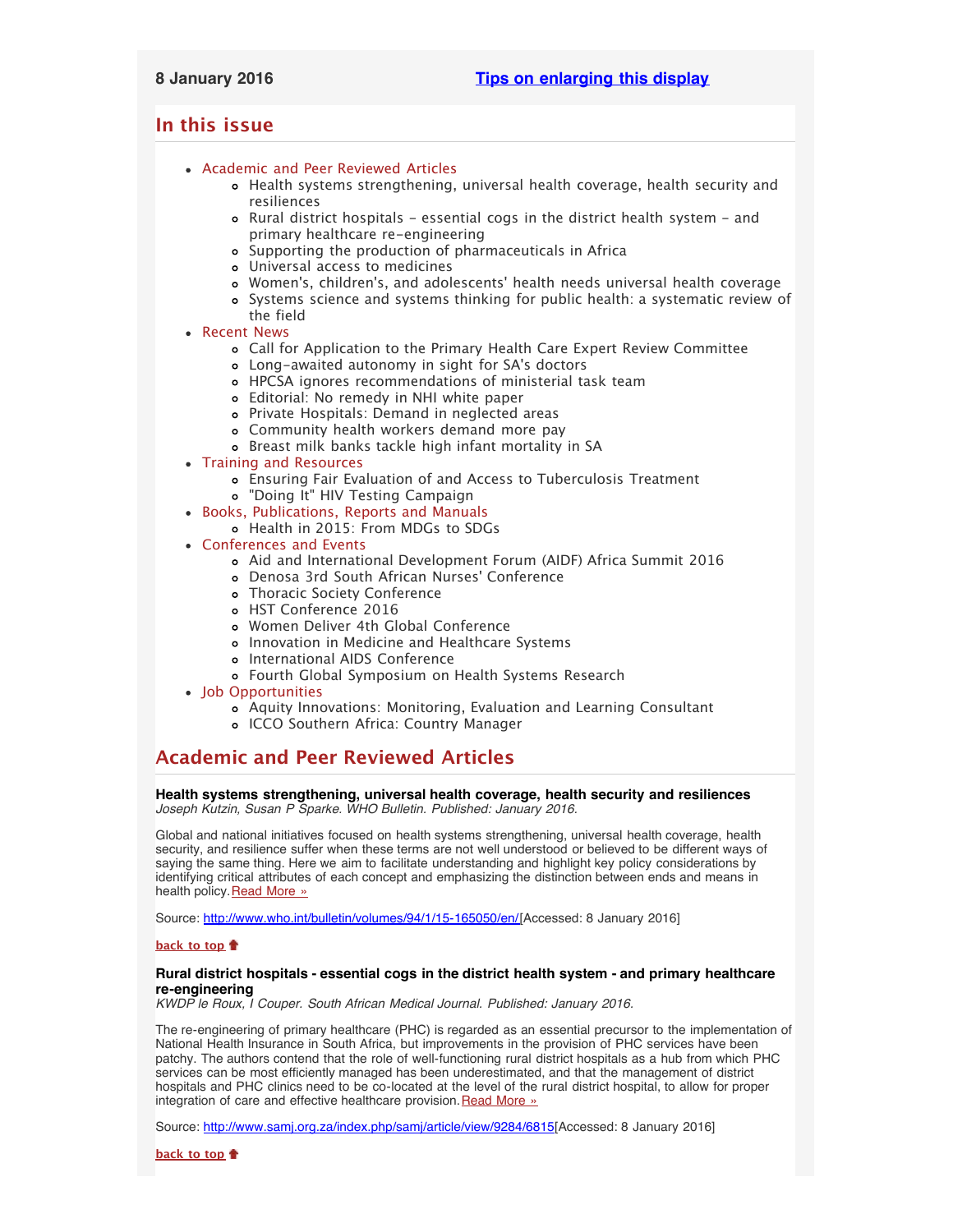# **Supporting the production of pharmaceuticals in Africa**

*Jicui Dong, Zafar Mirza. WHO Bulletin. Published: 26 November 2015*

Ethiopia has become a model country for local investment in pharmaceuticals, as advocated by three United Nations agencies and the African Union Pharmaceutical Manufacturing Plan for Africa. Recently, Ethiopia launched a national strategy and plan of action to develop local pharmaceutical manufacturing capacity and increase access to locally manufactured, quality assured medicines. The World Health Organization (WHO), with support from the European Commission and the Bill & Melinda Gates Foundation, worked closely with the Government of Ethiopia in the development of this strategy [Read More »](http://www.who.int/bulletin/volumes/94/1/15-163782/en/)

Source: <http://www.who.int/bulletin/volumes/94/1/15-163782/en/>[Accessed: 8 January 2016]

#### **[back to top](#page-0-2)**

### <span id="page-1-0"></span>**Universal access to medicines**

*Louis W Niessen, Jahangir A M Khan. The Lancet. Published: 20 October 2015.*

Medicines account for 20-60% of health spending in low-income and middle-income countries, whereas in high-income countries the proportion is 18% or lower. Up to 90% of low-income populations purchase medicines through out-of-pocket payments, making medicines the largest household expenditure item after food. Strategies to make medicines more available and affordable are therefore crucial in increasing their use in low-income and middle-income countries, in which the burden of non-communicable diseases, in addition to awareness of the benefits of prevention and treatment, are increasing. [Read More »](http://www.thelancet.com/journals/lancet/article/PIIS0140-6736(15)00552-8/fulltext)

Source: [http://www.thelancet.com/journals/lancet/article/PIIS0140-6736\(15\)00552-8/fulltext\[](http://www.thelancet.com/journals/lancet/article/PIIS0140-6736(15)00552-8/fulltext)Accessed: 8 January 2016]

## **[back to top](#page-0-2)**

### **Women's, children's, and adolescents' health needs universal health coverage**

*Robin Gorna , Nicole Klingen, Kunio Senga, Agnes Soucat, Keizo Takemi The Lancet. Published: 12 December 2015.*

The 2030 Sustainable Development Goals show an ambitious global commitment to health: more holistic than the Millennium Development Goals in terms of health needs, underpinned by universal health coverage (UHC), and intended to leave no one behind. This new approach is also reinforced by the Every Woman Every Child Global Strategy for Women's, Children's and Adolescents' Health (2016-2030) with its survive, thrive, and transform objectives, together with a target to achieve UHC. Read More »

Source: [http://www.thelancet.com/journals/lancet/article/PIIS0140-6736\(15\)01176-9/abstract\[](http://www.thelancet.com/journals/lancet/article/PIIS0140-6736(15)01176-9/abstract)Accessed: 8 January 2016]

#### **[back to top](#page-0-2)**

## <span id="page-1-1"></span> **Systems science and systems thinking for public health: a systematic review of the field**

*Gemma Carey, Eleanor Malbon, Nicole Carey, Andrew Joyce, Brad Crammond, Alan Carey. British Medical Journal. Published: 30 December 2015.*

This paper reports on findings from a systematic review designed to investigate the state of systems science research in public health. The objectives were to: (1) explore how systems methodologies are being applied within public health and (2) identify fruitful areas of activity. [Read More »](http://bmjopen.bmj.com/content/5/12/e009002.full)

Source: [http://bmjopen.bmj.com/content/5/12/e009002.full\[](http://bmjopen.bmj.com/content/5/12/e009002.full)Accessed: 8 January 2016]

**[back to top](#page-0-2)**

# <span id="page-1-2"></span>**Recent News**

**Call for Application to the Primary Health Care Expert Review Committee** *National Department of Health. Published: 18 December 2015.*

The National Department of Health is calling for applications from suitably qualified doctors, pharmacists, nurses and other health professionals for appointment to the Expert Review Committee for the Primary Health Care Level Essential Medicines List. [Read More »](http://www.health.gov.za/index.php/component/phocadownload/category/256)

Source: <http://www.health.gov.za/index.php/component/phocadownload/category/256>[Accessed: 8 January 2016]

#### **[back to top](#page-0-2)**

### <span id="page-1-3"></span>**Long-awaited autonomy in sight for SA's doctors**

*South African Medical Journal. Published: 8 January 2016.*

The long-awaited extraction of doctors - and possibly dentists - from the dysfunctional and shockingly administered Health Professions Council of South Africa (HPCSA), the defiant leadership of which face the sack, will not lack a helping hand from the country's largest doctor body. [Read More »](http://www.samj.org.za/index.php/samj/article/view/10414/7063)

Source: [http://www.samj.org.za/index.php/samj/article/view/10414/7063 \[](http://www.samj.org.za/index.php/samj/article/view/10414/7063)Accessed: 8 January 2016]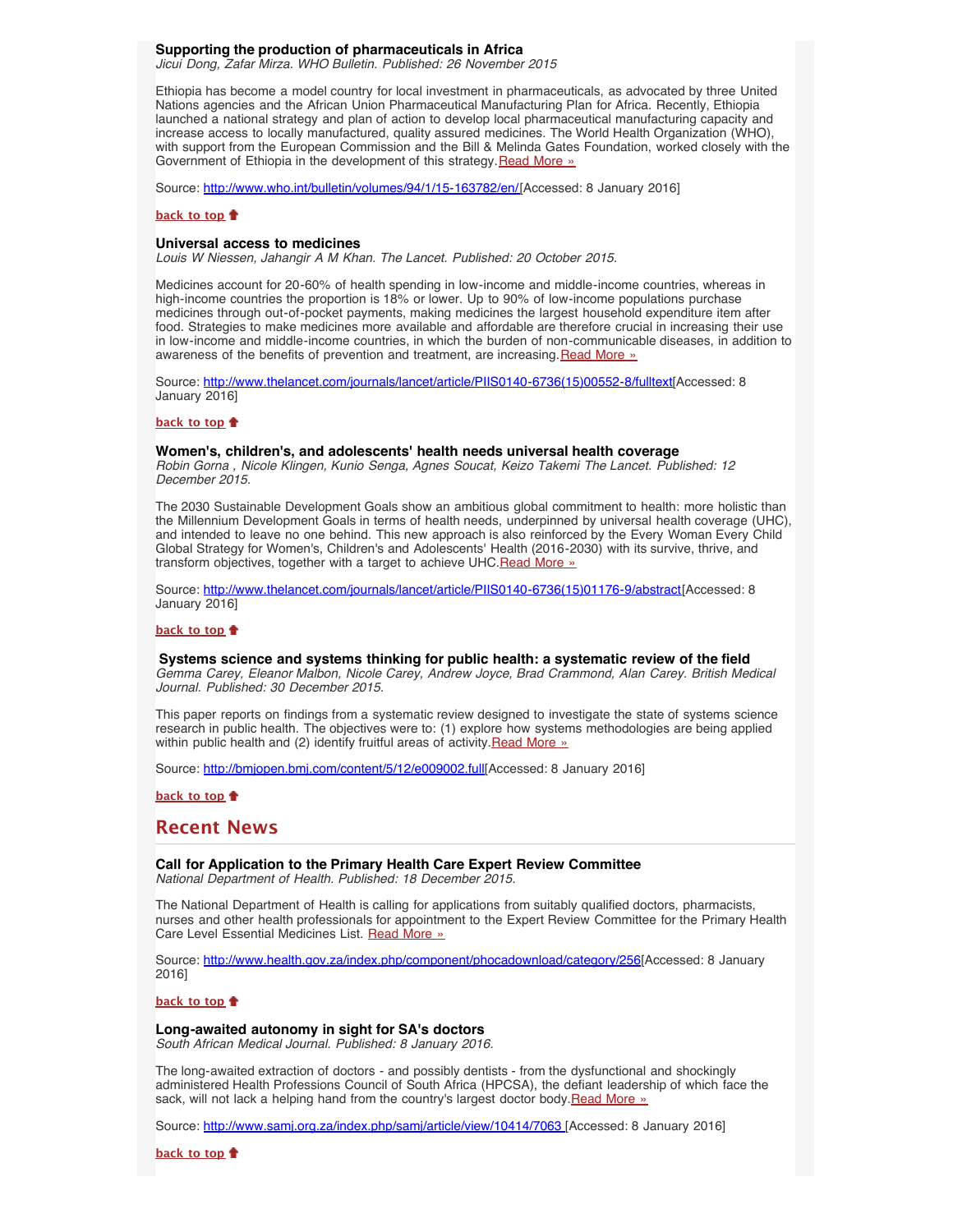# **HPCSA ignores recommendations of ministerial task team**

<span id="page-2-0"></span>*Mail & Guardian. Published: 6 January 2016.*

The "dysfunctional" Health Professions Council of South Africa will not act immediately on recommendations made by Aaron Motsoaledi's task team. [Read More »](http://www.hst.org.za/news/hpcsa-ignores-recommendations-ministerial-task-team)

Source: [http://mg.co.za/article/2016-01-06-hpcsa-ignores-recommendations-of-ministerial-task](http://mg.co.za/article/2016-01-06-hpcsa-ignores-recommendations-of-ministerial-task-team)[team\[](http://mg.co.za/article/2016-01-06-hpcsa-ignores-recommendations-of-ministerial-task-team)Accessed: 8 January 2016]

## **[back to top](#page-0-2)**

## <span id="page-2-1"></span>**Editorial: No remedy in NHI white paper**

*BDlive. Published: 17 December 2015.*

Had it been released on any other day, the new White Paper on the proposed National Health Insurance (NHI) system might have made much bigger headlines, and led to much louder cries of outrage. [Read More »](http://www.hst.org.za/news/editorial-no-remedy-nhi-white-paper)

Source: <http://www.bdlive.co.za/opinion/editorials/2015/12/17/editorial-no-remedy-in-nhi-white-paper> [Accessed: 8 January 2016]

## **[back to top](#page-0-2)**

## **Private Hospitals: Demand in neglected areas**

*Financial Mail. Published: 17 December 2015.*

While SA's dominant hospital groups venture offshore into more developed markets, smaller groups are making inroads into non metropolitan areas in SA - disproving the notion that the local market is saturated. [Read More](http://www.hst.org.za/news/private-hospitals-demand-neglected-areas) [»](http://www.hst.org.za/news/private-hospitals-demand-neglected-areas)

Source: <http://www.financialmail.co.za/features/2015/12/17/private-hospitals-demand-in-neglected-areas> [Accessed: 8 January 2016]

#### **[back to top](#page-0-2)**

#### <span id="page-2-3"></span>**Community health workers demand more pay**

*Health-e News. Published: 4 January 2016.*

Hundreds of Gauteng community health workers recently protested outside Gauteng Department of Health offices to demand stipend increases, annual leave and permanent employment. [Read More »](http://www.hst.org.za/news/community-health-workers-demand-more-pay)

Source: <http://www.health-e.org.za/2016/01/04/community-health-workers-demand-more-pay/>[Accessed: 8 January 2016]

#### **[back to top](#page-0-2)**

## <span id="page-2-2"></span>**Breast milk banks tackle high infant mortality in SA**

*BDlive. Published: 3 January 2016*

Patrick, a premature baby weighing a minuscule 1.2 kilos, was "saved" by a breast milk bank in South Africa, where child mortality is high despite being the continent's most developed economy. [Read More »](http://www.hst.org.za/news/breast-milk-banks-tackle-high-infant-mortality-sa)

Source: <http://www.bdlive.co.za/national/2016/01/03/breast-milk-banks-tackle-high-infant-mortality-in-sa> [Accessed: 8 January 2016]

## **[back to top](#page-0-2)**

# **Training and Resources**

## **Ensuring Fair Evaluation of and Access to Tuberculosis Treatment**

*Treatment Action Group. Published: December 2015.*  Url: <http://www.treatmentactiongroup.org/tb/activist-guide-regulatory-issues>

Medical regulatory authorities fulfill an essential role by evaluating research and marketing applications for new products. They approve or reject applications based on data indicating safety, efficacy, and quality, gathered from scientifically controlled methods of data collection. Without effective regulatory authorities, the public has no way to know which medicines to trust.

# **[back to top](#page-0-2)**

### <span id="page-2-4"></span>**"Doing It" HIV Testing Campaign**

*US Centers for Disease Control and Prevention. Published: December 2015. URL: <http://www.cdc.gov/hiv/dhap/new/dcl/120715.html>*

"Doing It" is an awareness campaign aimed at people aged 18-64 emphasising the importance of HIV testing for all. To encourage testing for all adults, the campaign focuses on populations who are most at risk for HIV in the United States. Materials produced for the campaign - including national online, print and broadcast advertisements, Pride events, social media, and community engagement - are available for downloading from this page.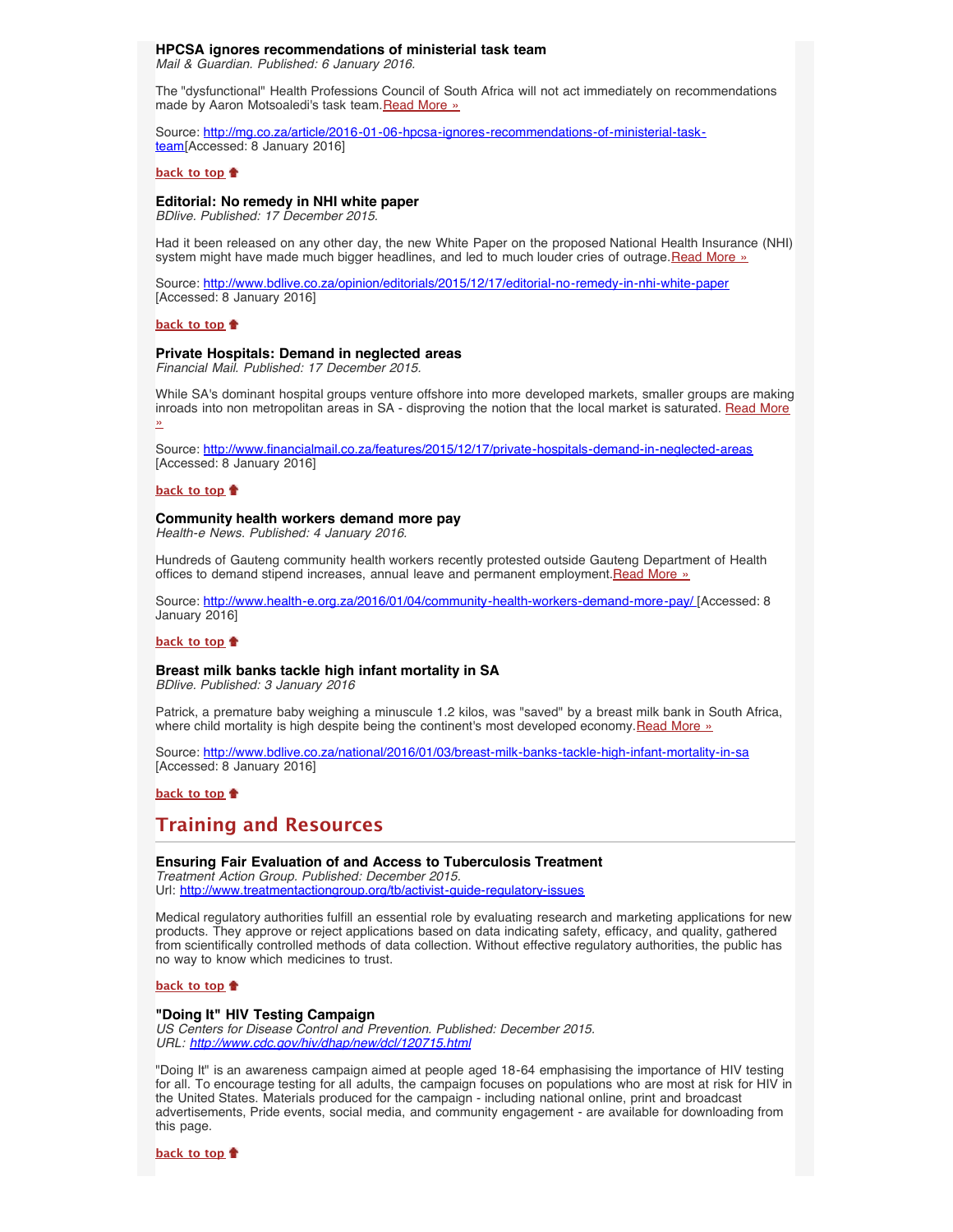# **Books, Publications, Reports and Manuals**

### <span id="page-3-0"></span>**Health in 2015: From MDGs to SDGs**

*WHO. Published: 8 December 2015*

In 2015 the Millennium Development Goals (MDGs) come to the end of their term, and a post-2015 agenda, comprising 17 Sustainable Development Goals (SDGs), takes their place. This WHO report looks back 15 years at the trends and positive forces during the MDG era and assesses the main challenges that will affect health in the coming 15 years. [Click Here»](http://www.hst.org.za/publications/health-2015-mdgs-sdgs)

## **[back to top](#page-0-2)**

# <span id="page-3-1"></span>**Conferences and Events**

## **Aid and International Development Forum (AIDF) Africa Summit 2016**

*When:2-3 February 2016 United Nations Conference Centre, Addis Ababa, Ethiopia URL: <http://africa.aidforum.org/>*

*The summit demonstrates best practice approaches, current initiatives and latest innovations, offering transdisciplinary discussions with participants from all relevant stakeholder groups. The agenda has been developed in consultation with key organisations, such as WFP, IRFC, World Vision, USAID, UNICEF, World Bank, Save the Children, UN Habitat, CRS, FHI360, Oxfam, Habitat for Humanity International, IRD.*

#### [back to top](#page-0-2)

## *Denosa 3rd South African Nurses' Conference*

*When: 24-26 February 2016 Venue: Birchwood Conference Centre, Boksburg, Gauteng URL: [http://www.sanursesconference.co.za](http://www.sanursesconference.co.za/)*

*DENOSA is hosting the Third South African Nurses' Conference from the 24th to the 26th February 2016.This is a biannual event born out of a need to build capacity and create an enabling environment for South African nurses to effectively and positively influence health policy. It further affords the cadre an opportunity to critically analyze the South African health system and propose solutions. Become part of history.*

#### [back to top](#page-0-2)

#### *Thoracic Society Conference*

*When:18-21 August 2016 Venue: Indaba Hotel, Johannesburg, South Africa URL: <http://www.pulmonology.co.za/calendar.php>*

## [back to top](#page-0-2)

#### *HST Conference 2016*

*When: 4-6 May 2016 Venue: Birchwood Conference Centre, Boksburg, Gauteng URL: [http://www.hstconference2016.org.za](http://www.hstconference2016.org.za/)*

*Health Systems Trust (HST) is hosting a conference from 4-6 May 2016 at the Birchwood Conference Centre, Boksburg, Gauteng. Under the banner of Strengthened health systems for sustainable development: sharing, supporting, synergising, the event is designed to advance the global public health agenda in improving health outcomes.*

## [back to top](#page-0-2)

#### *Women Deliver 4th Global Conference*

*When: 16-19 May 2016 Venue: Copenhagen, Denmark URL: <http://wd2016.org/>*

*Women Deliver's conferences have become some of the world's biggest global convenings to focus on the health, rights, and wellbeing of girls and women. Building on the successes of Women Deliver's three previous global gatherings-in London in 2007, in Washington in 2010, and in Kuala Lumpur in 2013-the 2016 Conference will bring together world leaders, advocates, policymakers, journalists, young people, researchers, and leaders of corporate companies and civil society to showcase what it means and how it works when girls and women become the focus of development efforts.*

#### [back to top](#page-0-2) **t**

#### *Innovation in Medicine and Healthcare Systems*

*When: 15-17 June 2016 Venue: Puerto de le Cruz, Tenerife, Spain URL: <http://inmed-16.kesinternational.org/>*

*The KES International Conference on Innovation in Medicine and Healthcare (KES-InMed-16) will gather a multi-disciplinary group consisting of researchers and engineers, managers, students and practitioners from the medical arena, to discuss the ways that innovation, knowledge exchange and enterprise can be applied to*